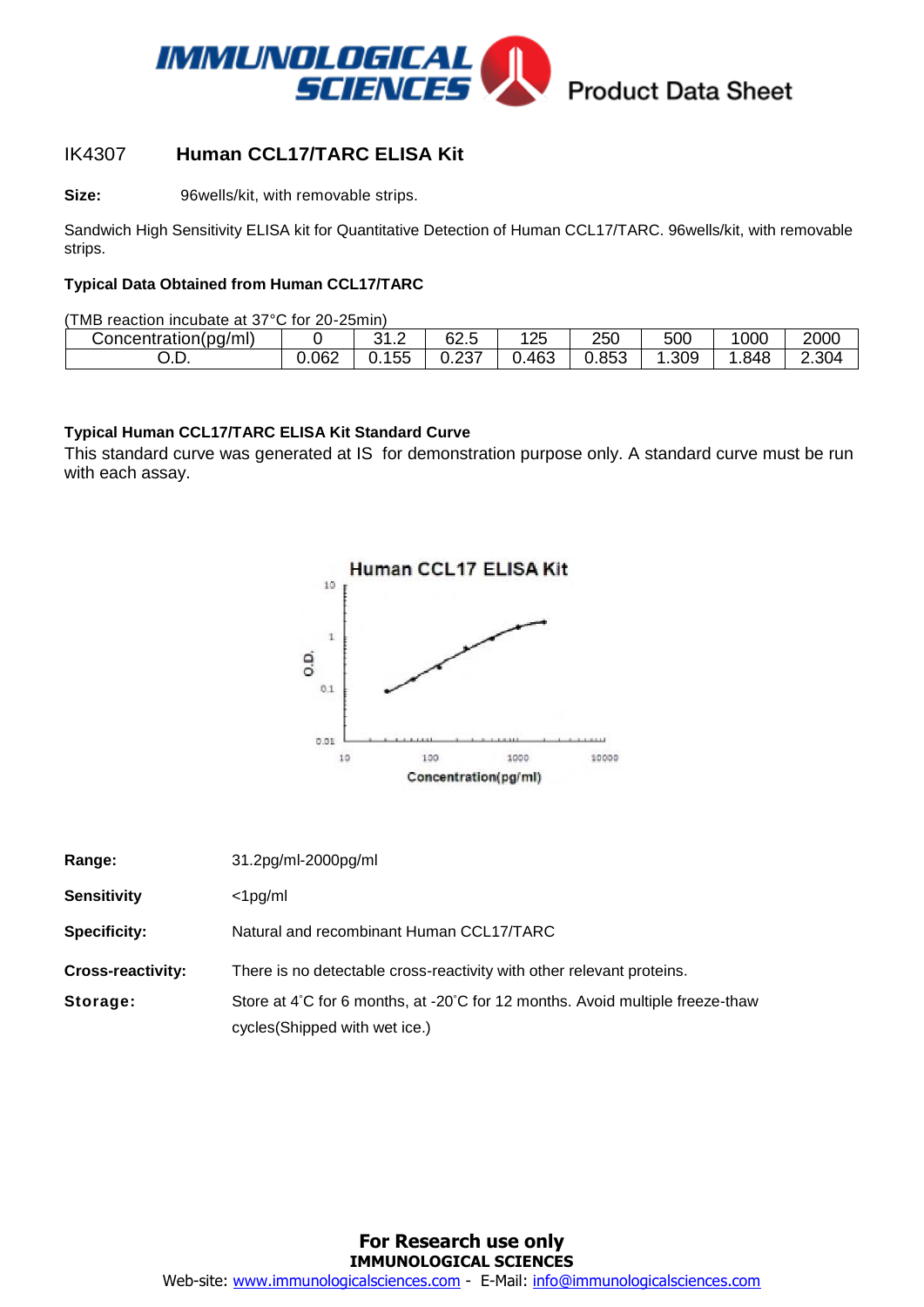

#### **Intra/Inter Assay Precision**

**Intra-Assay Precision** (Precision within an assay) Three samples of known concentration were tested on one plate to assess intra-assay precision.

**Inter-Assay Precision** (Precision between assays) Three samples of known concentration were tested in separate assays to assess inter-assay precision.

|                    | <b>Intra-Assay Precision</b> |       |       | <b>Inter-Assay Precision</b> |       |        |  |
|--------------------|------------------------------|-------|-------|------------------------------|-------|--------|--|
| Sample             |                              |       | 3     |                              |       |        |  |
| n                  | 16                           | 16    | 16    | 24                           | 24    | 24     |  |
| Mean(pg/ml)        | 103                          | 421   | 1214  | 110                          | 462   | 1283   |  |
| Standard deviation | 6.90                         | 24.84 | 63.13 | 10.67                        | 42.97 | 110.34 |  |
| $CV(\% )$          | 6.7                          | 5.9   | 5.2   | 9.7                          | 9.3   | 8.6    |  |

#### **Assay Principle**

IS' Human CCL17/TARC ELISA Kit was based on standard sandwich enzyme-linked immunesorbent assay technology. A monoclonal antibody from mouse specific for CCL17/TARC has been precoated onto 96-well plates. Standards(Expression system for standard: E.coli; Immunogen sequence: A24-S94) and test samples are added to the wells, a biotinylated detection polyclonal antibody from goat specific for CCL17/TARC is added subsequently and then followed by washing with PBS or TBS buffer. Avidin-Biotin-Peroxidase Complex was added and unbound conjugates were washed away with PBS or TBS buffer. HRP substrate TMB was used to visualize HRP enzymatic reaction. TMB was catalyzed by HRP to produce a blue color product that changed into yellow after adding acidic stop solution. The density of yellow is proportional to the Human CCL17/TARC amount of sample captured in plate.

#### **Kit Components Materials included in the kit**

| <b>Description</b>                                         | Quantity              |
|------------------------------------------------------------|-----------------------|
| 96-well plate precoated with anti-<br>Human CCL17 antibody | 1                     |
| Iyophilized recombinant Human<br>CCL17 standard            | 10ng/tubex2           |
| biotinylated anti-Human CCL17<br>antibody                  | 130ul(dilution 1:100) |
| Avidin-Biotin-Peroxidase<br>Complex(ABC)                   | 130ul(dilution 1:100) |
| sample diluent buffer                                      | 30 <sub>ml</sub>      |
| antibody diluent buffer                                    | 12ml                  |
| ABC diluent buffer                                         | 12ml                  |
| TMB color developing agent                                 | 10ml                  |
| TMB stop solution                                          | 10ml                  |
| Adhesive cover                                             | 4                     |
| PBS washing buffer                                         | Powder for 1000ml     |

Washing buffer Preparation: Disolve to 1000ml distilled water and adjust pH to 7.2~7.6. Finally, adjust the total volume to 1L.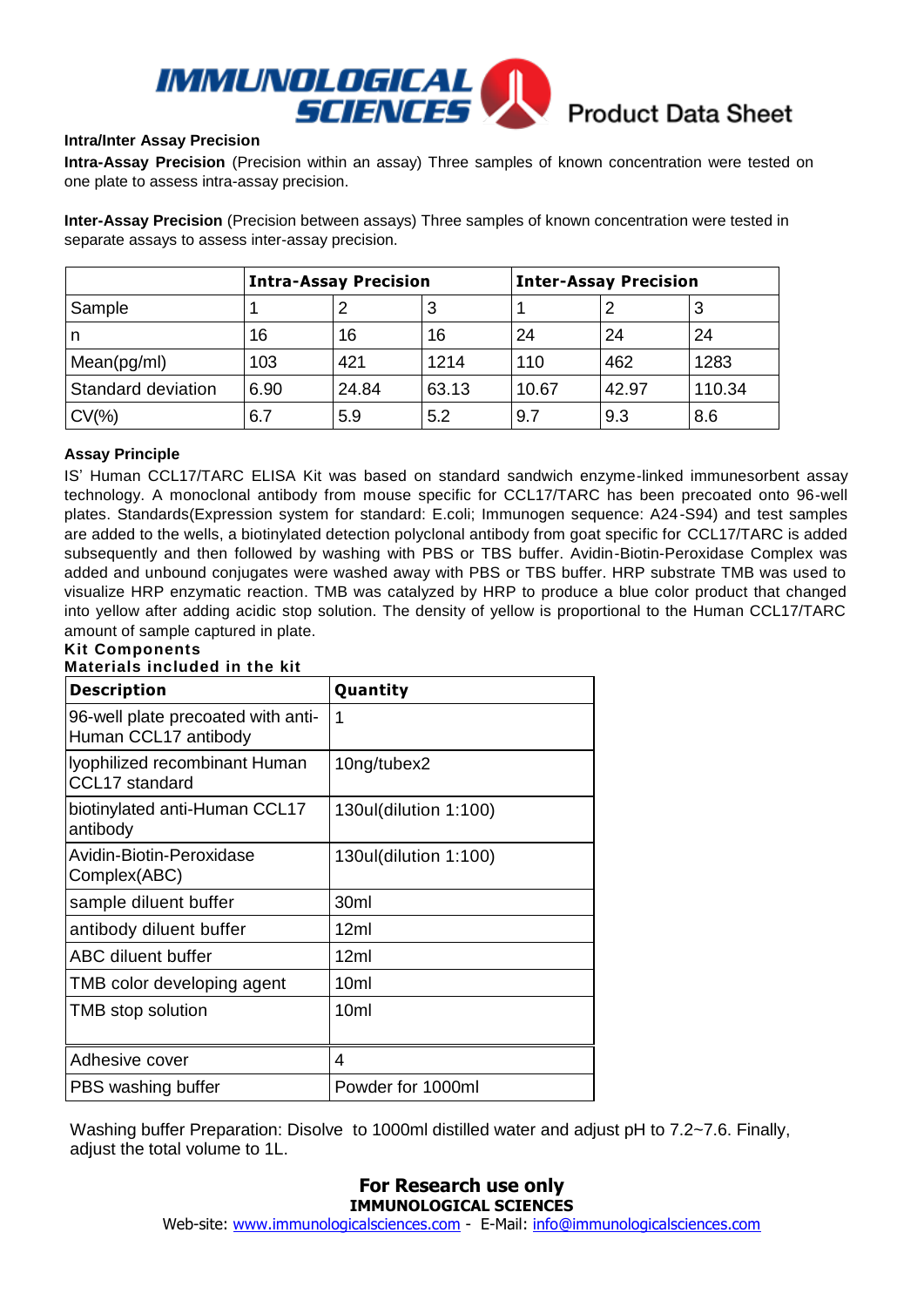

#### **Materials Required But Not Provided**

- 1. Microplate reader in standard size.
- 2. Automated plate washer.
- 3. Adjustable pipettes and pipette tips. Multichannel pipettes are recommended in the condition of large amount of samples in the detection.
- 4. Clean tubes and Eppendorf tubes.

#### **Notice Before Application**

Please read the following instructions before starting the experiment.

- 1. To inspect the validity of experiment operation and the appropriateness of sample dilution proportion, pilot experiment using standards and a small number of samples is recommended.
- 2. The TMB Color Developing agent is colorless and transparent before using, contact us freely if it is not the case.
- 3. Before using the Kit, spin tubes and bring down all components to the bottom of tubes.
- 4. Duplicate well assay is recommended for both standard and sample testing.
- 5. Don't let 96-well plate dry, for dry plate will inactivate active components on plate.
- 6. Don't reuse tips and tubes to avoid cross contamination.
- 7. Avoid using the reagents from different batches together.
- 8. In order to avoid marginal effect of plate incubation due to temperature difference (reaction may be stronger in the marginal wells), it is suggested that the diluted ABC and TMB solution will be pre-warmed in 37°C for 30 min before using.
- 9. Take precautionary measures to prevent operator contamination (such as saliva and other body fluids) of kit reagents while running this assay.

#### **Preparation**

#### 1. **Sample Preparation and Storage**

Store samples to be assayed within 24 hours at 2-8°C. For long-term storage, aliquot and freeze samples at -20°C. Avoid repeated freeze-thaw cycles.

- **Cell lysates:** After sufficient splitting, there should be no obvious cell sediment .Centrifuge cell lysates at approximately 10000 X g for 5 min. Collect the cell lysate supernates to go ahead. **Serum:** Allow the serum to clot in a serum separator tube (about 4 hours) at room
- <sup>o</sup> temperature. Centrifuge at approximately 1000 X g for 15 min. Analyze the serum immediately or aliquot and store samples at -20°C.
- **Cell culture supernates:** Remove particulates by centrifugation, assay immediately or aliquot <sup>o</sup> and store samples at -20°C.
- **Plasma:** Collect plasma using heparin or EDTA as an anticoagulant. Centrifuge for 15 min at
- 1500 x g within 30 min of collection. Assay immediately or aliquot and store samples at -20°C.

#### 2. **Sample Dilution Guideline**

The user needs to estimate the concentration of the target protein in the sample and select a proper dilution factor so that the diluted target protein concentration falls near the middle of the linear regime in the standard curve. Dilute the sample using the provided diluent buffer. The following is a guideline for sample dilution. Several trials may be necessary in practice.

#### **For Research use only IMMUNOLOGICAL SCIENCES**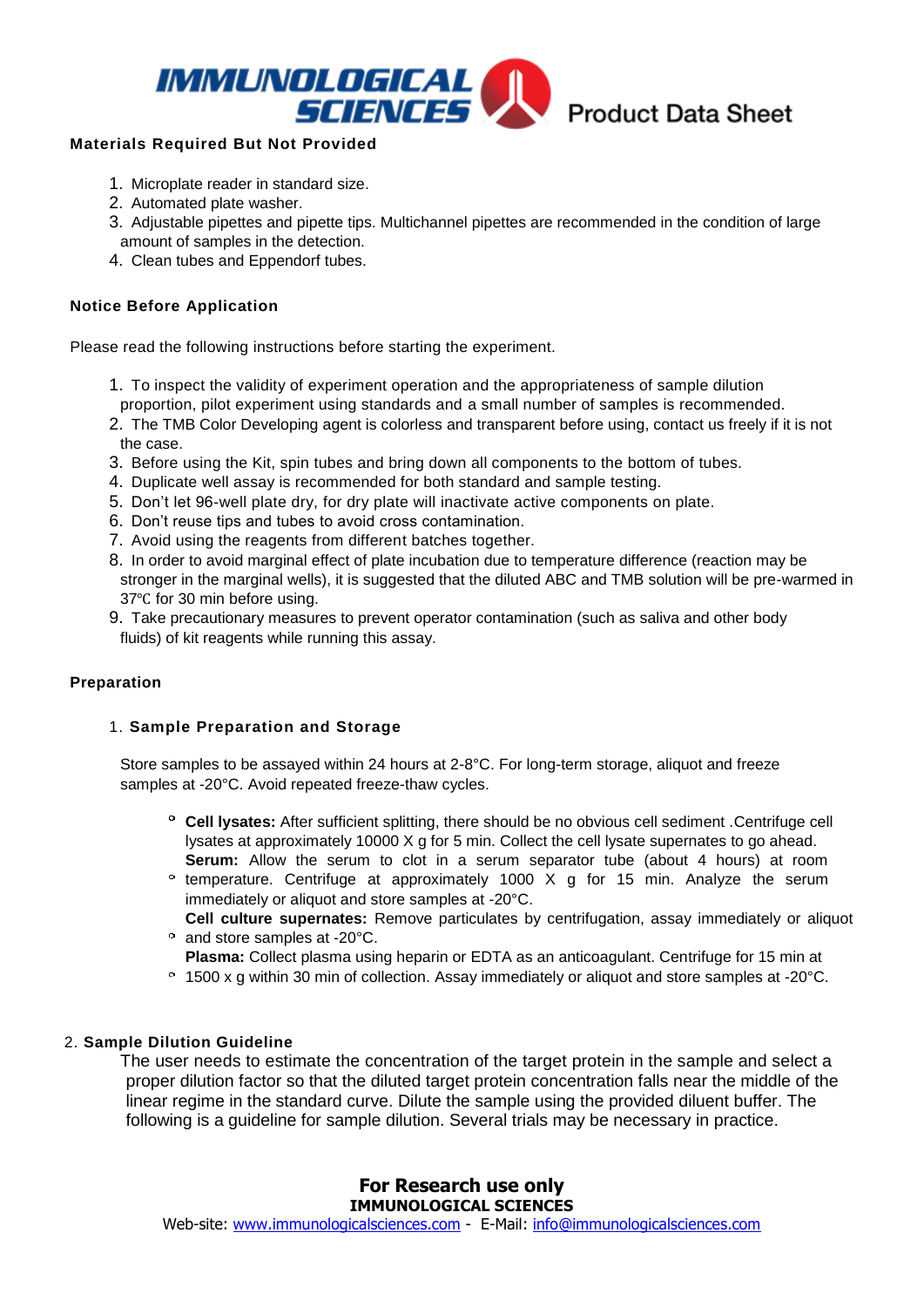

# Product Data Sheet

#### **The sample must be well mixed with the diluents buffer.**

- **High target protein concentration (20000pg/ml-200000pg/ml).** The working dilution is 1:100. i.e. Add 1μl sample into 99 μl sample diluent buffer.
- **Medium target protein concentration (2000pg/ml-20000pg/ml).** The working dilution is 1:10. i.e. Add 10μl sample into 90 μl sample diluent buffer.
- **Low target protein concentration (31.2pg/ml-2000pg/ml).** The working dilution is 1:2. i.e. Add 50μl sample to 50 μl sample diluent buffer.
- **Very Low target protein concentration (0pg/ml-31.2pg/ml).** No dilution necessary, or the working dilution is 1:2.

#### 3. **Reagent Preparation and Storage**

- A. Reconstitution of the Human CCL17/TARC standard: CCL17/TARC standard solution should be prepared no more than 2 hours prior to the experiment. Two tubes of CCL17/TARC standard (10ng/tube) are included in each kit. Use one tube for each experiment.
	- a. 10000pg/ml of Human CCL17/TARC standard solution: Add 1ml sample diluent buffer into one tube, keep the tube at room temperature for 10 min and mix thoroughly.
	- b. 2000pg/ml of Human CCL17/TARC standard solution: Add 0.2ml of the above CCL17/TARC standard solution into 0.8 ml sample diluent buffer and mix thoroughly.
	- c. 1000pg/ml→31.25pg/ml of Human CCL17/TARC standard solutions: Label 6 Eppendorf tubes with 1000pg/ml, 500pg/ml, 250pg/ml, 125pg/ml, 62.5pg/ml, 31.25pg/ml respectively. Aliquot 0.3ml of the sample diluent buffer into each tube. Add 0.3ml of the above 2000pg/ml CCL17/TARC standard solution into 1st tube and mix. Transfer 0.3ml from 1st tube to 2nd tube and mix. Transfer 0.3ml from 2nd tube to 3rd tube and mix, and so on.

**Note:** The standard solutions are best used within 2 hours. The 10000pg/ml standard solution should be stored at 4°C for up to 12 hours, or at -20°C for up to 48 hours. Avoid repeated freeze-thaw cycles.

- B. Preparation of biotinylated anti-Human CCL17/TARC antibody working solution: The solution should be prepared no more than 2 hours prior to the experiment.
	- a. The total volume should be: 0.1ml/well x (the number of wells). (Allowing 0.1-0.2 ml more than total volume)
	- b. Biotinylated anti-Human CCL17/TARC antibody should be diluted in 1:100 with the antibody diluent buffer and mixed thoroughly. (i.e. Add 1μl Biotinylated anti-Human CCL17/TARC antibody to 99μl antibody diluent buffer.)
- C. Preparation of Avidin-Biotin-Peroxidase Complex (ABC) working solution: The solution should be prepared no more than 1 hour prior to the experiment.
	- a. The total volume should be: 0.1ml/well x (the number of wells). (Allowing 0.1-0.2 ml more than total volume)
	- b. Avidin- Biotin-Peroxidase Complex (ABC) should be diluted in 1:100 with the ABC dilution buffer and mixed thoroughly. (i.e. Add 1μl ABC to 99μl ABC diluent buffer.)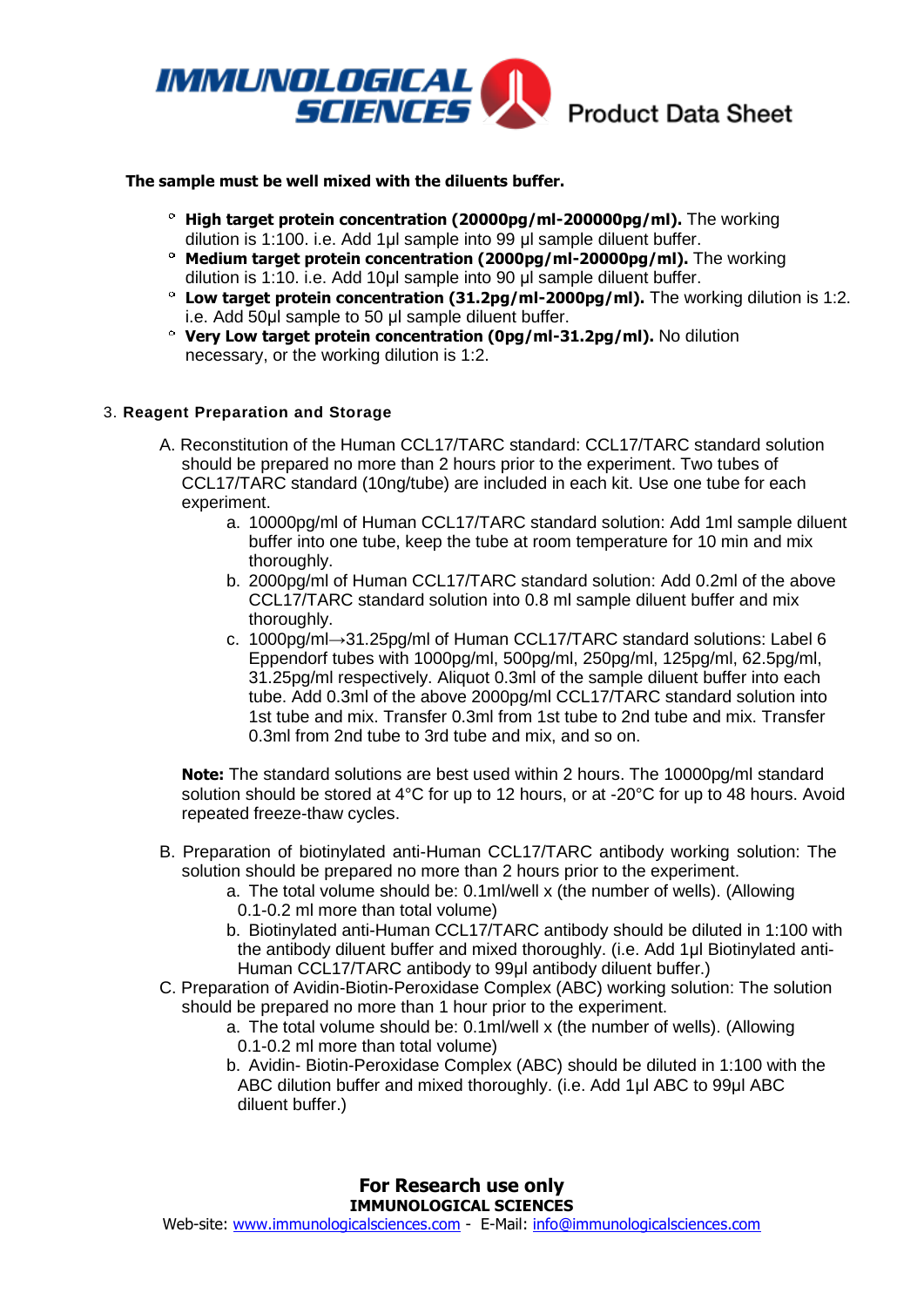

#### **Assay Procedure**

The ABC working solution TMB color developing agent and TMB stop solution must be kept warm at 37°C for 30 min before use. When diluting samples and reagents, they must be mixed completely and evenly. Standard CCL17/TARC detection curve should be prepared for each experiment. The user will decide sample dilution fold by crude estimation of CCL17/TARC amount in samples.

- 1. Aliquot 0.1ml per well of the 2000pg/ml,1000pg/ml, 500pg/ml, 250pg/ml, 125pg/ml, 62.5pg/ml, 31.25pg/ml Human CCL17/TARC standard solutions into the precoated 96-well plate. Add 0.1ml of the sample diluent buffer into the control well (Zero well). Add 0.1ml of each properly diluted sample of Human cell culture supernates, cell lysates, serum or plasma (heparin, EDTA) to each empty well. **See "Sample Dilution Guideline" above for details.** It is recommended that each Human CCL17/TARC standard solution and each sample be measured in duplicate.
- 2. Seal the plate with a new adhesive cover provided and incubate at 37°C for 90 min.
- 3. Remove the cover, discard plate content, and blot the plate onto paper towels or other absorbent material. Do NOT let the wells completely dry at any time.
- 4. Add 0.1ml of biotinylated anti-Human CCL17/TARC antibody working solution into each well, seal the plate with a new adhesive cover provided and incubate at 37°C for 60 min.
- 5. Wash plate 3 times with 0.01M TBS or 0.01M PBS, and each time let washing buffer stay in the wells for 1 min. Discard the washing buffer and blot the plate onto paper towels or other absorbent material. (**Plate Washing Method:** Discard the solution in the plate without touching the side walls. Blot the plate onto paper towels or other absorbent material. Soak each well with at least 0.3 ml PBS or TBS buffer for 1~2 minutes. Repeat this process two additional times for a total of THREE washes. Note: For automated washing, aspirate all wells and wash THREE times with PBS or TBS buffer, overfilling wells with PBS or TBS buffer. Blot the plate onto paper towels or other absorbent material.)
- 6. Add 0.1ml of prepared ABC working solution into each well, seal the plate with a new adhesive cover provided and incubate at 37°C for 30 min.
- 7. Wash plate 5 times with 0.01M TBS or 0.01M PBS, and each time let washing buffer stay in the wells for 1-2 min. Discard the washing buffer and blot the plate onto paper towels or other absorbent material. (See Step 5 for plate washing method.)
- 8. Add 90µl of prepared TMB color developing agent into each well, seal the plate with a new adhesive cover and incubate at 37°C in dark for 20-25min (**Note:** For reference only, the optimal incubation time should be determined by end user. And the shades of blue can be seen in the wells with the four most concentrated Human CCL17/TARC standard solutions; the other wells show no obvious color).
- 9. Add 0.1ml of prepared TMB stop solution into each well. The color changes into yellow immediately.
- 10. Read the O.D. absorbance at 450nm in a microplate reader within 30 min after adding the stop solution.

For calculation, (the relative O.D.450) = (the O.D.450 of each well) – (the O.D.450 of Zero well). The standard curve can be plotted as the relative O.D.450 of each standard solution (Y) vs. the respective concentration of the standard solution (X). The Human CCL17/TARC concentration of the samples can be interpolated from the standard curve.

Note: if the samples measured were diluted, multiply the dilution factor to the concentrations from interpolation to obtain the concentration before dilution.